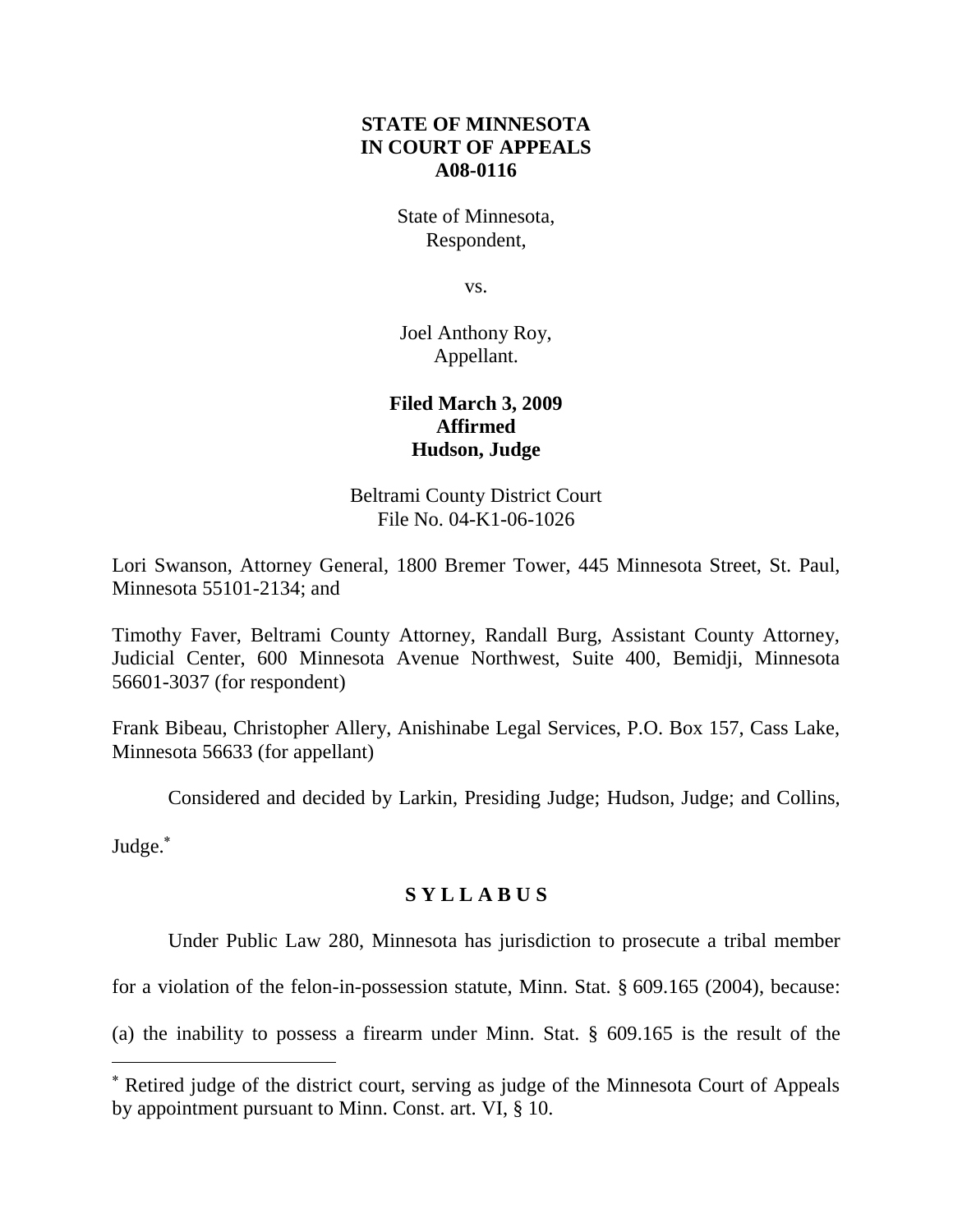individual's criminal conduct; (b) the prosecution does not affect the tribe's treaty hunting rights; and (c) Minn. Stat. § 609.165 is criminal/prohibitory.

#### **O P I N I O N**

### **HUDSON,** Judge

Appellant, an enrolled member of an Indian tribe and a resident of a reservation, challenges his conviction of being a felon in possession of a firearm in violation of Minn. Stat. § 609.165. Because we conclude that Public Law 280 grants the state subject-matter jurisdiction to enforce Minn. Stat. § 609.165 against a tribal member on a reservation, we affirm.

#### **FACTS**

Appellant Joel Anthony Roy is a member of the Minnesota Chippewa Tribe (MCT), enrolled at the Fond du Lac reservation, and resides within the exterior boundaries of the Leech Lake reservation.

In 2002, appellant was convicted of terroristic threats, a felony and a crime of violence. Minn. Stat. §§ 609.173 (prohibiting terroristic threats), 624.712, subd. 5 (defining crime of violence) (2000). Appellant"s sentence was stayed, and he was placed on probation. He was discharged from felony probation on the terroristic threats conviction on May 30, 2006.

In October 2005, investigators with the Minnesota Bureau of Criminal Apprehension learned that appellant possessed a semi-automatic assault rifle. Appellant admitted that he possessed the rifle and stored it in a closet at his residence. He gave law enforcement permission to search his home for the rifle, but they did not find the rifle.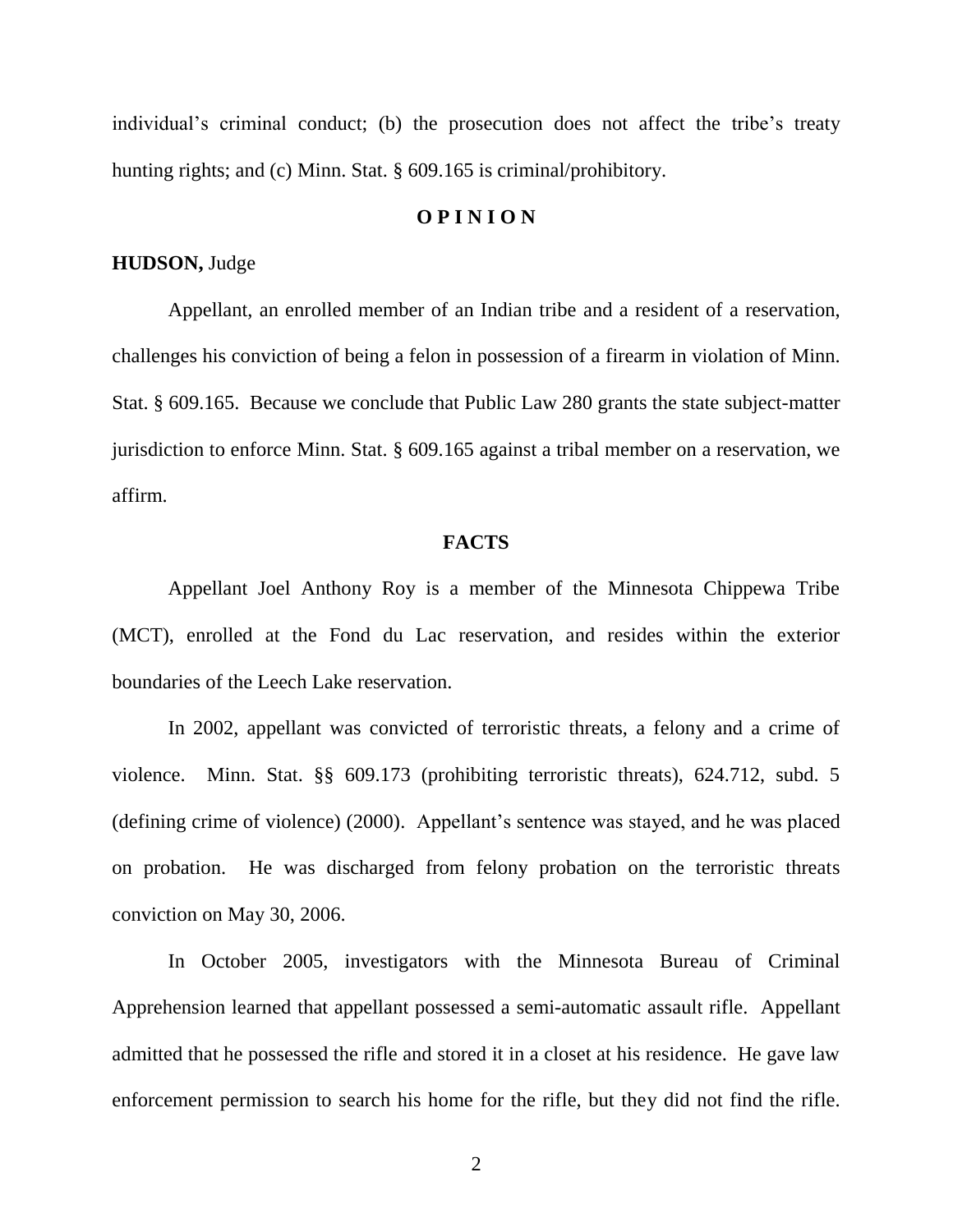During the search, appellant received a telephone call from a friend who stated that she had removed the rifle from appellant's residence. The rifle was subsequently retrieved.

At the time, appellant possessed a hunting license from the Leech Lake Band of Ojibwe for use within the boundaries of the Leech Lake reservation.

In June 2006, appellant was charged with being a felon in possession of a firearm, in violation of Minn. Stat. § 609.165. He moved to dismiss the charge for lack of subject-matter jurisdiction, arguing that the state lacked jurisdiction to enforce the statute because appellant is a member of the MCT and the offense occurred within the boundaries of the Leech Lake reservation. The district court denied his motion to dismiss. Appellant renewed his motion, but the district court denied it again. Following a *Lothenbach* trial, appellant was found guilty of being a felon in possession of a firearm. This appeal, challenging the district court's denial of appellant's motion to dismiss for lack of subject-matter jurisdiction, follows.

#### **ISSUE**

Does the state have subject-matter jurisdiction to prosecute a tribal member for a violation on a reservation of the felon-in-possession statute, Minn. Stat. § 609.165?

#### **ANALYSIS**

Whether the state has jurisdiction to enforce its laws against a Native American living on an Indian reservation who commits an offense on the reservation is an issue that this court reviews de novo. *State v. Busse*, 644 N.W.2d 79, 82 (Minn. 2002).

"State court jurisdiction over matters involving Indians is governed by federal statute or case law." *State v. Stone*, 572 N.W.2d 725, 728 (Minn. 1997). Indian tribes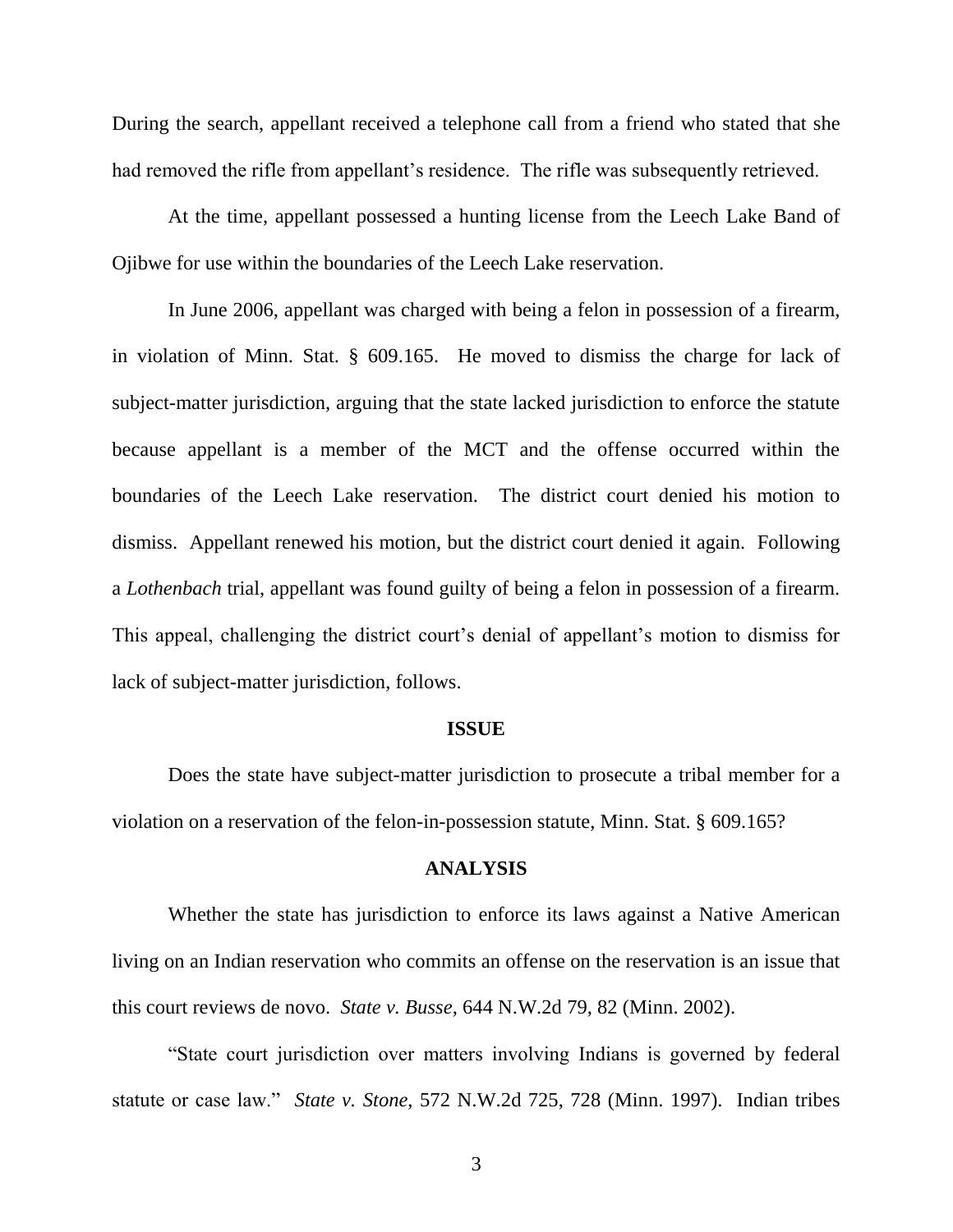retain "attributes of sovereignty over both their members and their territory." *California v. Cabazon Band of Mission Indians* (*Cabazon*), 480 U.S. 202, 207, 107 S. Ct. 1083, 1087 (1987). This sovereignty is "dependent on, and subordinate to, only the Federal Government, not the States." *Id.* However, "state laws may be applied to tribal Indians on their reservations if Congress has expressly so provided." *Id.* Absent an express congressional grant of jurisdiction, a state can nonetheless exercise jurisdiction over "onreservation activities by tribal members" if "exceptional circumstances" exist and federal law does not preempt state jurisdiction. *State v. Jones*, 729 N.W.2d 1, 12 (Minn. 2007) (Anderson, G. Barry, J., concurring) (citing *Cabazon*, 480 U.S. at 215, 107 S. Ct. at 1091); *State v. R.M.H.*, 617 N.W.2d 55, 60 (Minn. 2000) ("[A] state may exercise jurisdiction on a tribal reservation absent express federal consent if the operation of federal law does not preempt it from doing so."). In Public Law 280, Congress expressly granted Minnesota broad criminal and limited civil jurisdiction over specified Indian country within the state.<sup>1</sup> Act of Aug. 15, 1953, Pub. L. No. 83-280, §§ 1162, 1360, 67 Stat. 588 (1953) (codified as amended at 18 U.S.C. § 1162 (2000), 28 U.S.C. § 1360  $(2000)$ ).

<sup>&</sup>lt;sup>1</sup> Minnesota's jurisdiction over Indian country does not include the Red Lake reservation or the Bois Forte reservation at Nett Lake. *Morgan v. 2000 Volkswagen*, 754 N.W.2d 587, 590 n.4 (Minn. App. 2008).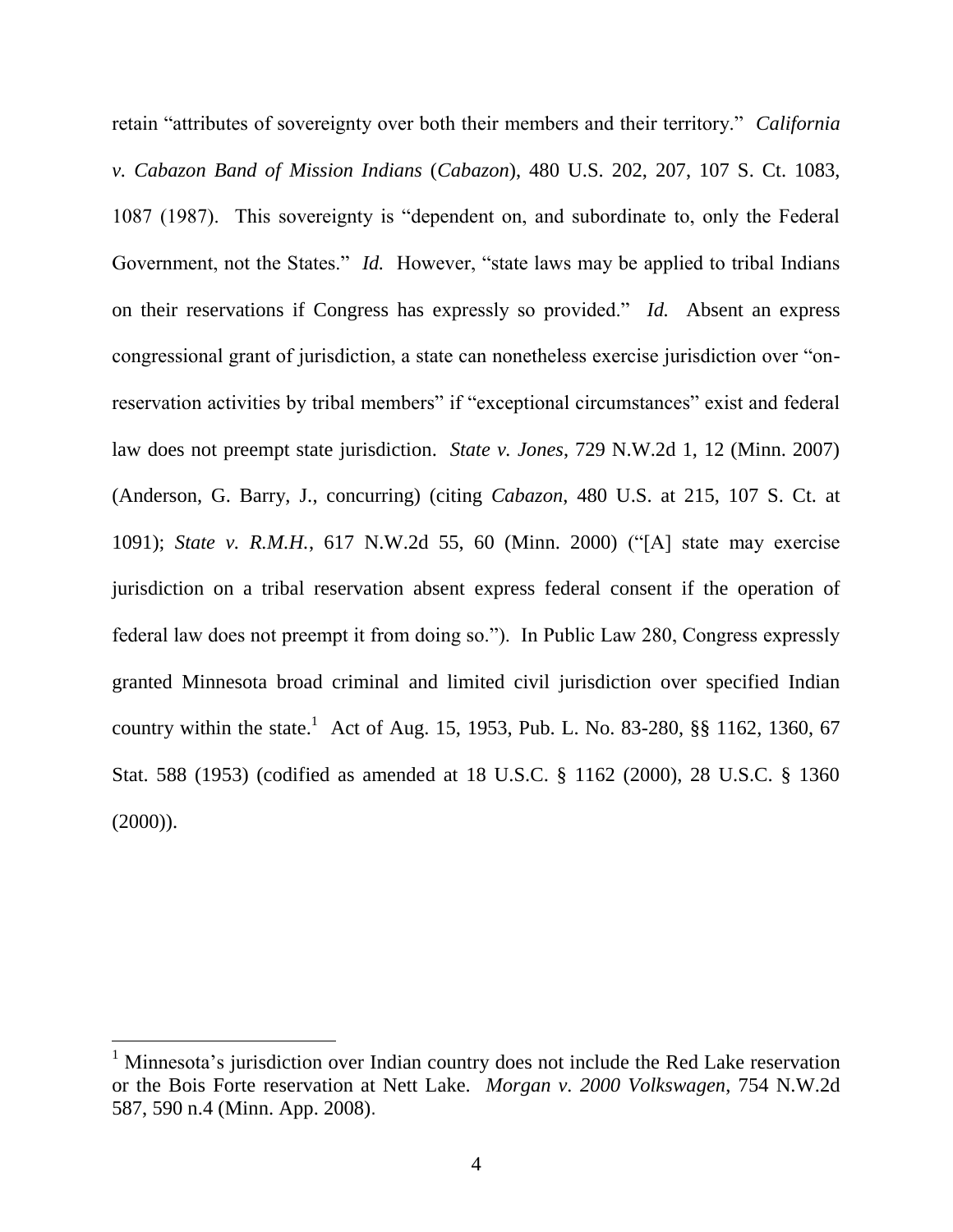**I**

### **Federal treaty rights**

Appellant first argues that the broad grant of criminal jurisdiction pursuant to Public Law 280 is limited by section (b) to Public Law 280, as codified at 18 U.S.C. § 1162(b), which provides:

> Nothing in this section shall authorize the alienation, encumbrance, or taxation of any real or personal property, including water rights, belonging to any Indian or any Indian tribe, band, or community that is held in trust by the United States or is subject to a restriction against alienation imposed by the United States; or shall authorize regulation of the use of such property in a manner inconsistent with any Federal treaty, agreement, or statute or with any regulation made pursuant thereto; *or shall deprive any Indian or any Indian tribe, band, or community of any right, privilege, or immunity afforded under Federal treaty, agreement, or statute with respect to hunting, trapping, or fishing* or the control, licensing, or regulation thereof.

(Emphasis added.)

Relying on section 1162(b), appellant asserts that: (1) Minnesota lacks subjectmatter jurisdiction to regulate the use of his firearm in a manner inconsistent with federal treaties; (2) under the 1854 and 1855 treaties between the Chippewa and the United States, he has the right to bear arms, especially for the purpose of hunting on a MCT reservation; and thus, (3) the state lacks jurisdiction to enforce Minn. Stat. § 609.165 against him. We disagree.

We note first that appellant's treaty hunting rights do not belong to him as an individual. It is well established that the "[t]reaties with the Indians "gave no vested rights to individuals" because the government dealt with the tribes and all promises were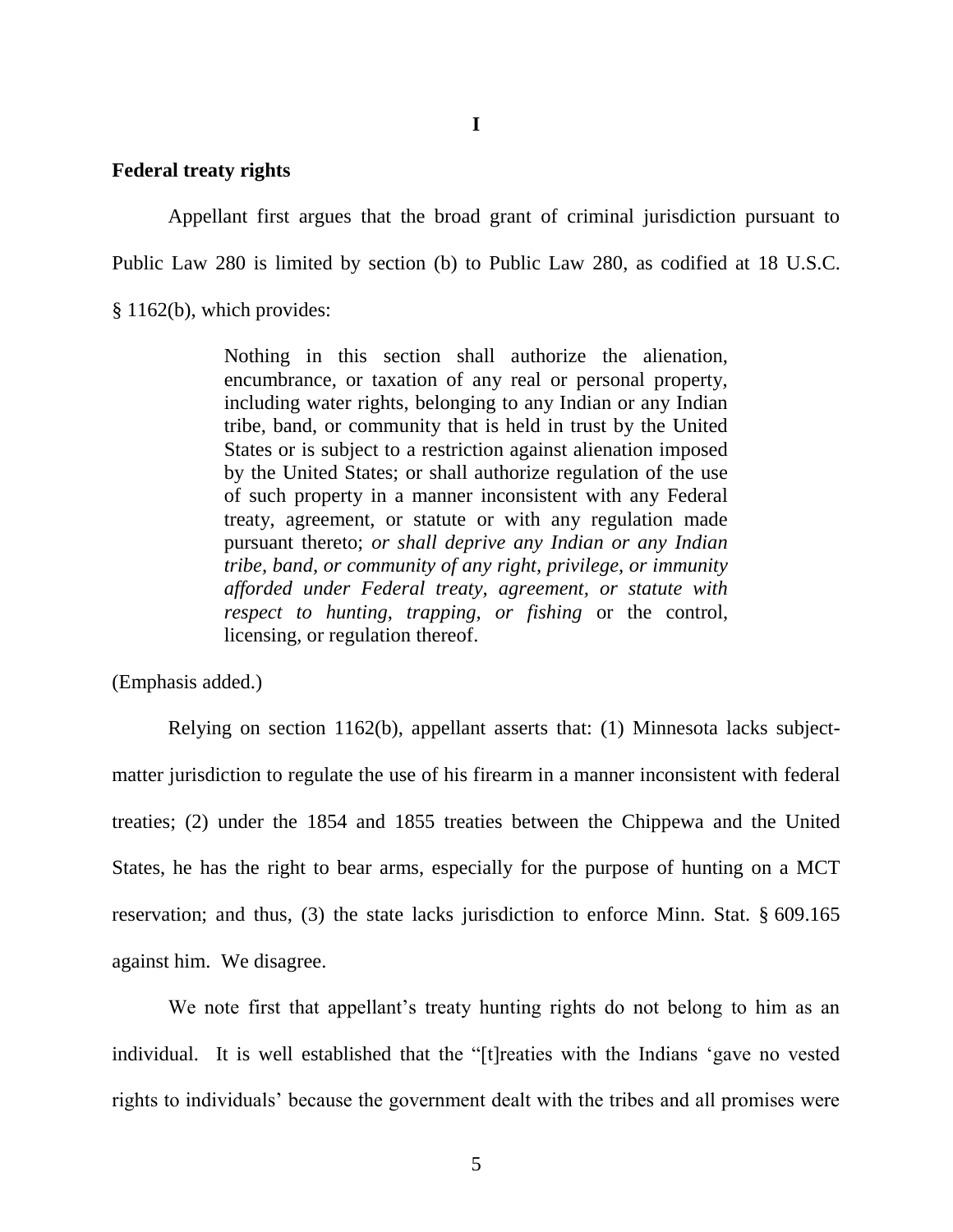made to the tribes." *State v. Shabaiash*, 485 N.W.2d 724, 726 (Minn. App. 1992) (quoting *Sac and Fox Indians (Iowa) v. Sac and Fox Indians (Oklahoma)*, 220 U.S. 481, 483, 31 S. Ct. 473, 474 (1911)). Thus, the hunting rights, which appellant argues have been abridged, belong to the tribe as a whole and not to any individual member of the tribe. *United States v. Gallaher*, 275 F.3d 784, 789 (9th Cir. 2001); *United States v. Three Winchester 30-30 Caliber Lever Action Carbines*, 504 F.2d 1288, 1292 (7th Cir. 1974); *United States v. Fox*, 557 F. Supp. 2d 1251, 1255 (D. N.M. 2007).

Appellant urges this court to consider *United States v. Gotchnik*, 222 F.3d 506 (8th Cir. 2000). There, the Eighth Circuit Court of Appeals considered a law which restricted the use of motorized boats in the Boundary Waters Area, holding that the Chippewa Bands" treaty right to hunt and fish in the area did not include the right to use modern transportation methods to reach the desired hunting and fishing areas within the Boundary Waters Area. As part of its analysis, the court stated that the use of a motorboat as part of preparatory travel "is not part and parcel of the protected act of hunting or fishing, as is the use of a rifle, ice augur, or other hunting or fishing instrument." 222 F.3d at 510. Relying on this language, appellant deduces that his individual right to possess a rifle is absolutely protected because the use of the rifle is "part and parcel of the protected act of hunting." But *Gotchnik* did not involve a state's criminal law of general applicability, nor did it directly address individual Indian hunting rights versus tribal hunting rights, or consider how an individual"s hunting rights might be impacted by certain criminal conduct. We, therefore, conclude that appellant's reliance on *Gotchnik* is misplaced.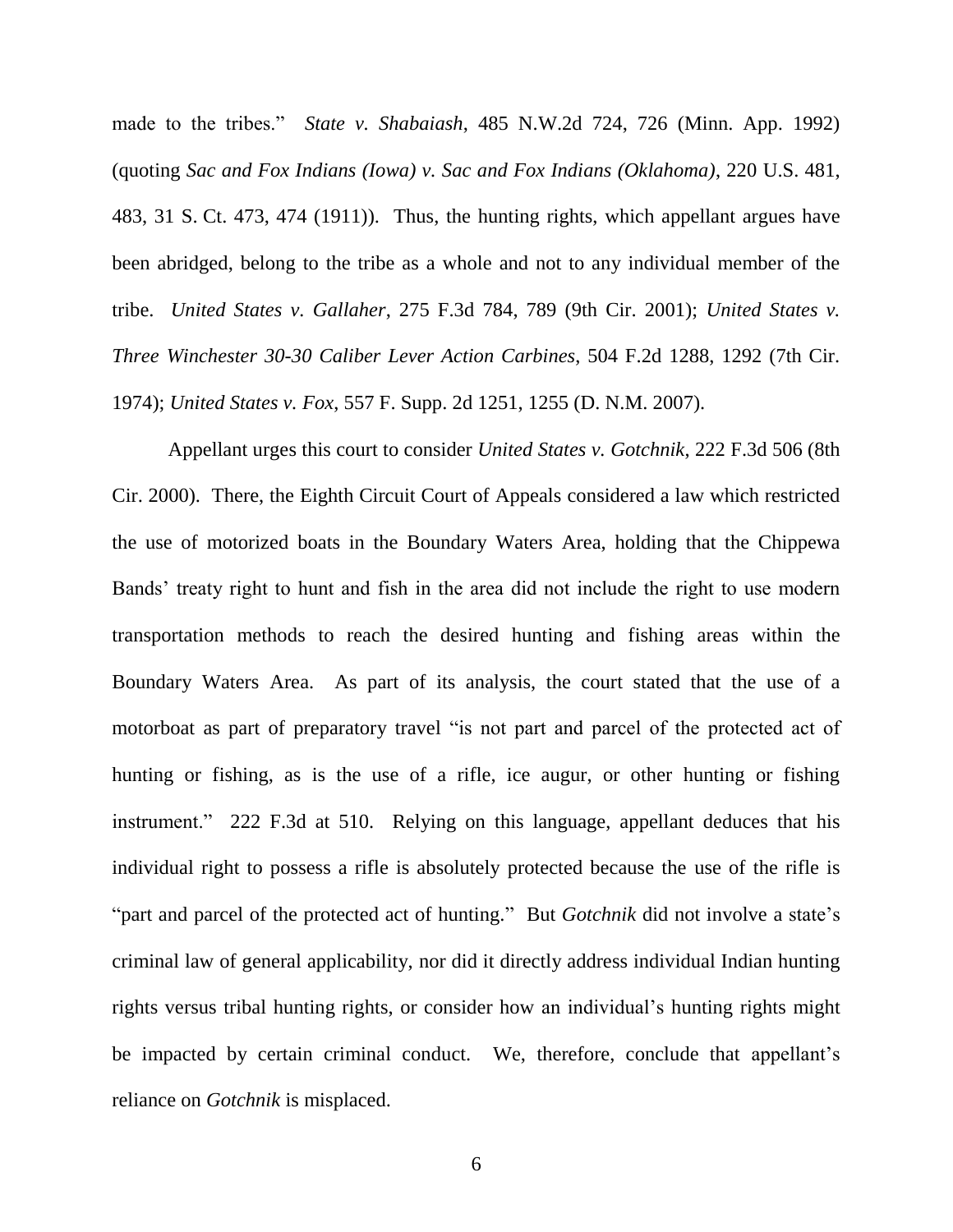Additionally, appellant relies on *State v. Clark* to support his contention that the state lacks jurisdiction to regulate his hunting and fishing activities. 282 N.W.2d 902, 909 (Minn. 1979). Appellant"s reliance on *Clark* is likewise misplaced because *Clark*  dealt with state game and fish laws. In contrast, Minn. Stat. § 609.165 is not a specific hunting regulation or a hunting restriction; rather, it is a generally applicable criminal statute. Any effect that Minn. Stat.  $\S 609.165$  has on appellant's ability to possess a firearm is an incidental result of appellant's past criminal conduct; the statute has no effect on the hunting rights of his tribe as a whole. *Gallaher*, 275 F.3d at 789; *Three Winchester 30-30 Caliber Lever Action Carbines*, 504 F.2d at 1292.

Appellant also directs this court to a Wisconsin case, *State v. Lemieux*, 327 N.W.2d 669 (Wis. 1983). There, the Wisconsin Supreme Court concluded that a statute, which prohibited possession or transportation of a loaded, uncased weapon in a vehicle and prohibited firing a weapon from a vehicle, "regulate [d] hunting" and "impermissibly infringe[d] upon . . . treaty-guaranteed hunting rights." *Id.* at 674. Thus, the court held that the state lacked jurisdiction to enforce the statute against two enrolled members of the Chippewa tribe. *Id.* But *Lemieux* is distinguishable because the statute at issue in *Lemieux* "was primarily a hunting regulation." *State v. Folstrom*, 331 N.W.2d 231, 234 n.3 (Minn. 1983) (distinguishing *Lemieux* from the facts in *Folstrom*, which involved possession of pistol without permit).

Moreover, the Wisconsin Court of Appeals recently rejected an argument similar to the one that appellant makes here. *State v. Jacobs*, 735 N.W.2d 535 (Wis. Ct. App. 2007). In *Jacobs*, the Wisconsin Court of Appeals concluded that the circuit court had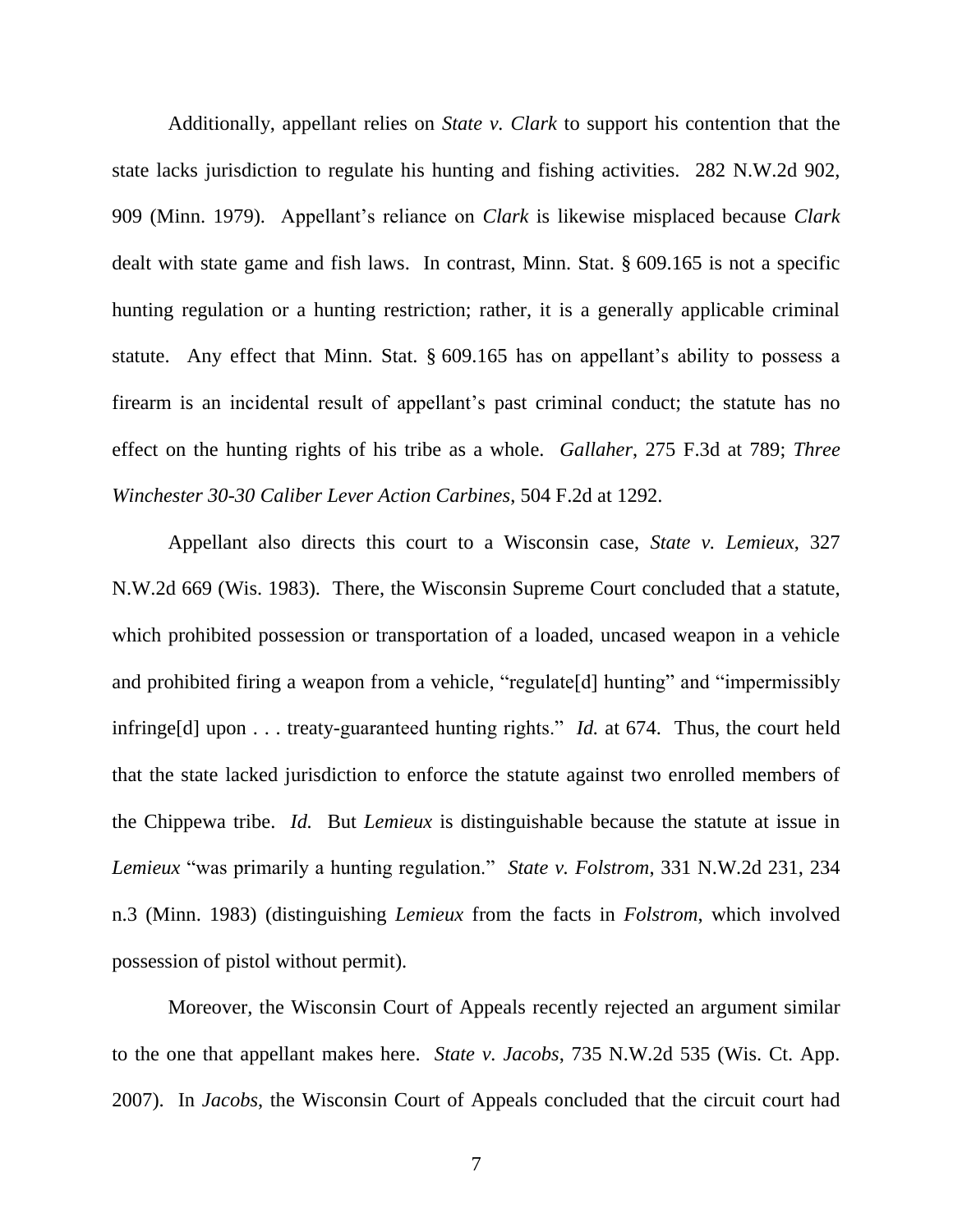subject-matter jurisdiction over Jacobs where a Wisconsin statute prohibited Jacobs, who was a tribal member on a reservation, from possessing a firearm. *Id.* at 536. Like appellant here, Jacobs argued that the state lacked jurisdiction to enforce the statute against him because "he was exercising his tribal hunting rights, protected by treaty and exempt from State regulation." *Id.* The Wisconsin Court of Appeals rejected this argument, noting that the statute in question " . . . is not specifically a hunting restriction or regulation but, rather, a generally applicable, neutral criminal statute." *Id.* The court concluded that any effect the Wisconsin statute had on Jacobs" hunting rights was incidental, explaining that the "application of [the statute] does not, in and of itself, make Jacobs' exercise of treaty hunting rights illegal. Rather, Jacobs' own actions in committing a felony have limited him from fully enjoying those rights." *Id.*

The facts in *Jacobs* mirror those presented here, and because *Lemieux* is distinguishable, we conclude that *Jacobs* is more instructive. The State of Minnesota has not made the exercise of a treaty right illegal. Rather, like the appellant in *Jacobs*, it is appellant's own criminal conduct in committing a crime of violence which has limited his ability to lawfully possess a firearm and collaterally impacted his ability to enjoy his tribe"s treaty hunting rights. Accordingly, nothing in section (b) to Public Law 280, as codified at 18 U.S.C. § 1162(b), bars the state from enforcing Minn. Stat. § 609.165 against him.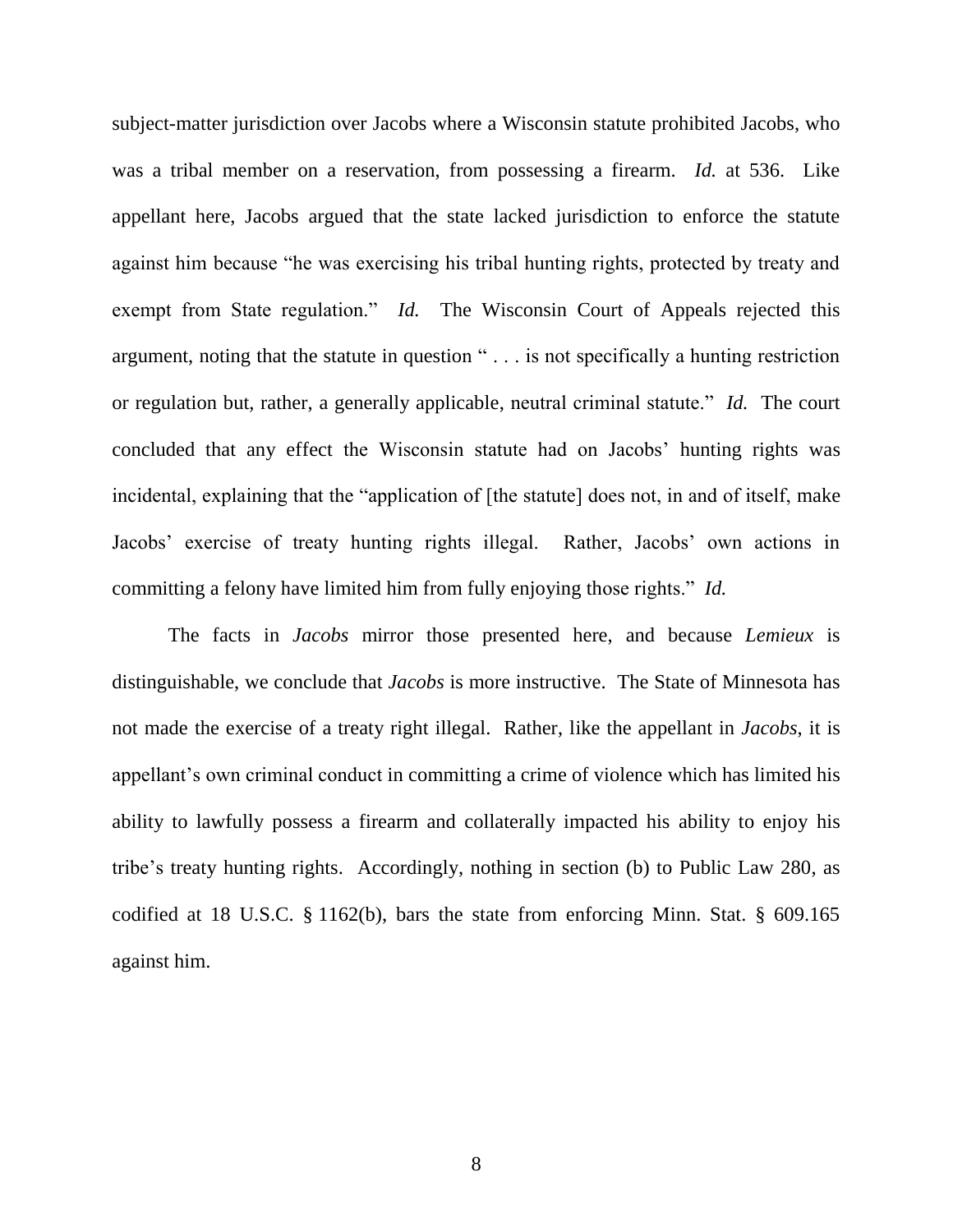#### **Public Law 280**

Having addressed appellant"s treaty-rights argument, we next consider whether Minnesota has jurisdiction to enforce Minn. Stat. § 609.165 under the general grant of criminal jurisdiction in Public Law 280. To determine whether Minnesota has jurisdiction under Public Law 280 to enforce a state law in Indian country, Minnesota courts use the analytical framework approved by the United States Supreme Court in *Cabazon*. *Stone*, 572 N.W.2d at 728. *Cabazon* instructs that

> when a State seeks to enforce a law within an Indian reservation under the authority of Pub. L. 280, it must be determined whether the law is criminal in nature, and thus fully applicable to the reservation . . . or civil in nature, and applicable only as it may be relevant to private civil litigation in state court.

480 U.S. at 208, 107 S. Ct. at 1088. In making this determination, laws are classified as state "criminal/prohibitory" laws or state "civil/regulatory" laws. *Id.* at 209, 107 S. Ct. at 1088. There is no bright-line distinction between the classifications, and "[t]he applicable state laws governing an activity must be examined in detail before they can be characterized as regulatory or prohibitory." *Id.* at 211 n.10, 107 S. Ct. at 1089 n.10.

The Minnesota Supreme Court has adopted a two-step test to determine, under *Cabazon*, whether a law is criminal/prohibitory or civil/regulatory. *Stone*, 572 N.W.2d at 730; *see also Jones*, 729 N.W.2d at 5 (explaining the application of the *Cabazon/Stone* test). The first step is to determine the focus of the analysis, that is, whether the concern is the broad conduct or the specific, narrow conduct at issue. *Stone*, 572 N.W.2d at 730.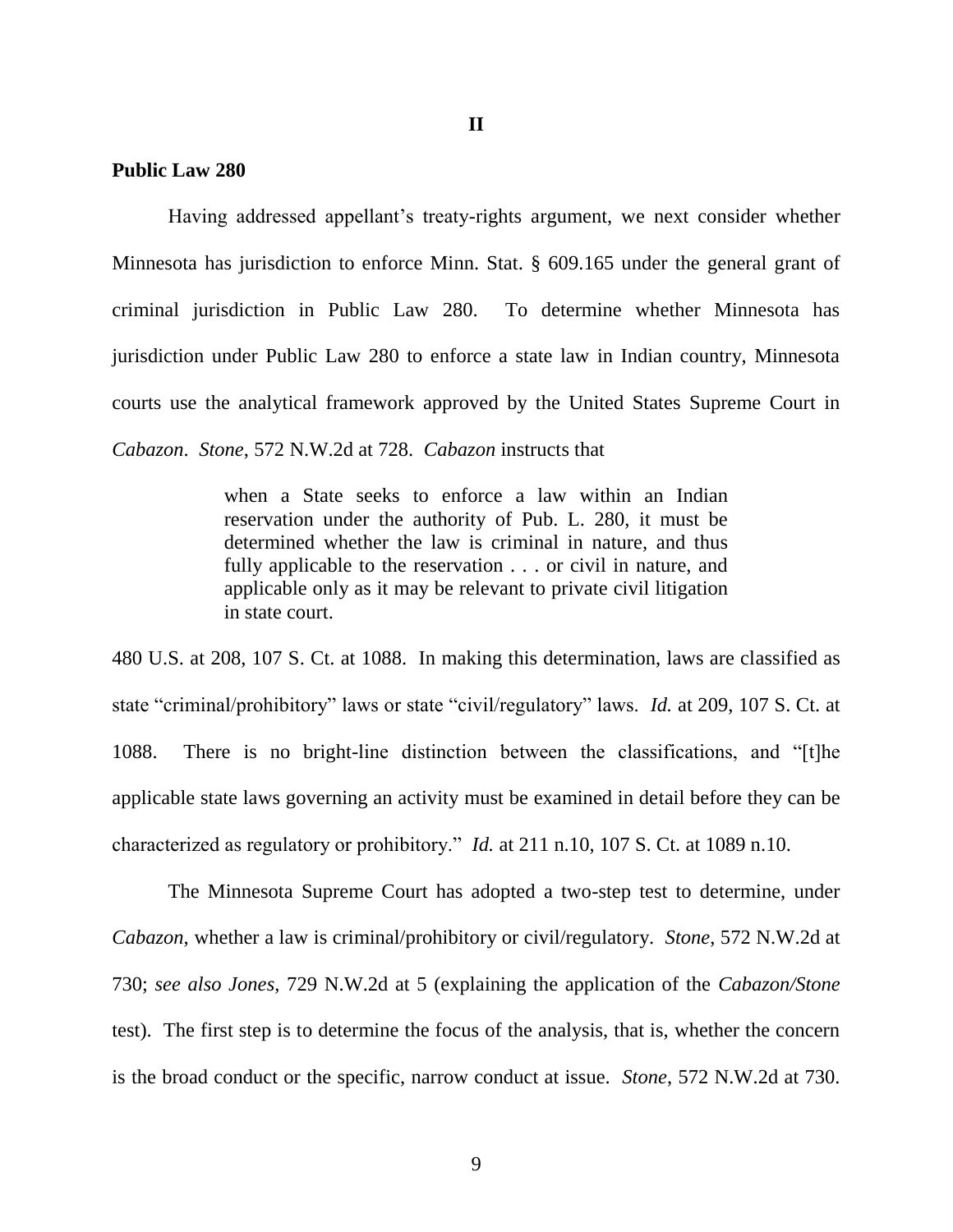"[U]nless the narrow conduct presents substantially different or heightened public policy concerns," the broad conduct is the focus. *Id.* 

After determining the proper focus, the second step is to determine if the conduct at issue is generally permitted but subject to regulation, or if it is generally prohibited. *Id.* Conduct is civil/regulatory if it is generally permitted, subject to exceptions; and conduct is criminal/prohibitory if it is generally prohibited. *Id.* In addition, "in close cases," courts are "aided by *Cabazon's* 'shorthand public policy test,' which provides that conduct is criminal if it violates the state"s public policy." *Id.* Four nonexclusive factors are used to determine whether an activity violates the state's public criminal policy:

> (1) the extent to which the activity directly threatens physical harm to persons or property or invades the rights of others; (2) the extent to which the law allows for exceptions and exemptions; (3) the blameworthiness of the actor; (4) the nature and severity of the potential penalties for a violation of the law.

*Id.* 

Applying this analytical framework, we must determine whether Minn. Stat. § 609.165 is criminal/prohibitory or civil/regulatory.

Recently, we addressed this exact issue in an unpublished opinion in *State v. Bellanger*, No. A06-1907, 2007 WL 4472287, at \*1–\*2 (Minn. App. Dec. 24, 2007), *review denied* (Minn. Mar. 18, 2008), and concluded that Minn. Stat. § 609.165 was criminal/prohibitory. Although not precedential, we find the reasoning in *Bellanger* to be persuasive, and we adopt it here. *See* Minn. Stat. § 480A.08, subd. 3 (2008) ("[U]npublished opinions of the court of appeals are not precedential."); *Dynamic Air,*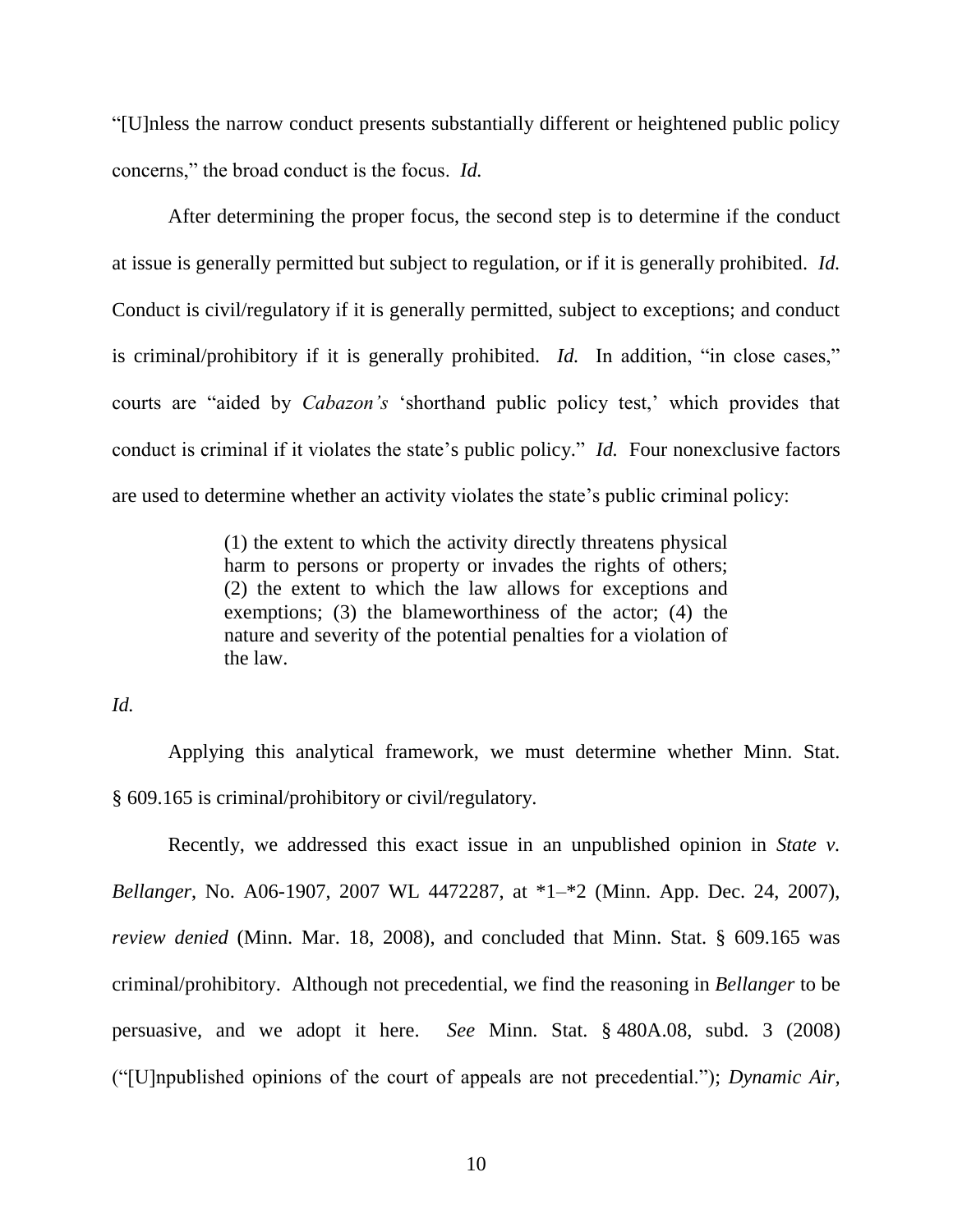*Inc. v. Bloch*, 502 N.W.2d 796, 800 (Minn. App. 1993) (holding that unpublished opinions may be persuasive).

In *Bellanger*, we held that Minn. Stat. § 609.165 was criminal/prohibitory, and that, therefore, under Public Law 280, Minnesota had jurisdiction to enforce Minn. Stat. § 609.165 against a tribal member living on a reservation. *Bellanger*, 2007 WL 4472287, at \*2. Applying the *Cabazon/Stone* framework and comparing Minn. Stat. § 609.165 to the statutes involved in two other cases, we concluded that "the narrow conduct is the possession of firearms by a convicted felon, and the broad conduct is the possession of firearms by citizens in general." *Id.* at \*2. In reaching this conclusion, we also relied on the direction given by our supreme court in *State v. Jones*, 729 N.W.2d 1 (Minn. 2007) and *State v. Busse*, 644 N.W.2d 79 (Minn. 2002).

In *Busse*, four factors were used to determine whether the narrow conduct at issue presented heightened public policy concerns: (1) the criminal sanction imposed, (2) the direct threat to physical harm, (3) the need for the state to be able to enforce charges of driving after cancellation based on a threat to public safety, and (4) the absence of exceptions. 644 N.W.2d at 87. Examining these four factors in *Bellanger*, we concluded that the narrow conduct of felons possessing firearms presented heightened public policy concerns and that the narrow conduct should, therefore, be the focus of the analysis. 2007 WL 4472287, at \*2. We explained:

> The criminal sanction imposed is imprisonment of not more than 15 years, a fine of not more than \$30,000, or both. Minn. Stat. § 609.165, subd. 1b(a) (2004). The direct threat to physical harm by having convicted felons possess firearms is obvious, as is the need for the state to be able to enforce the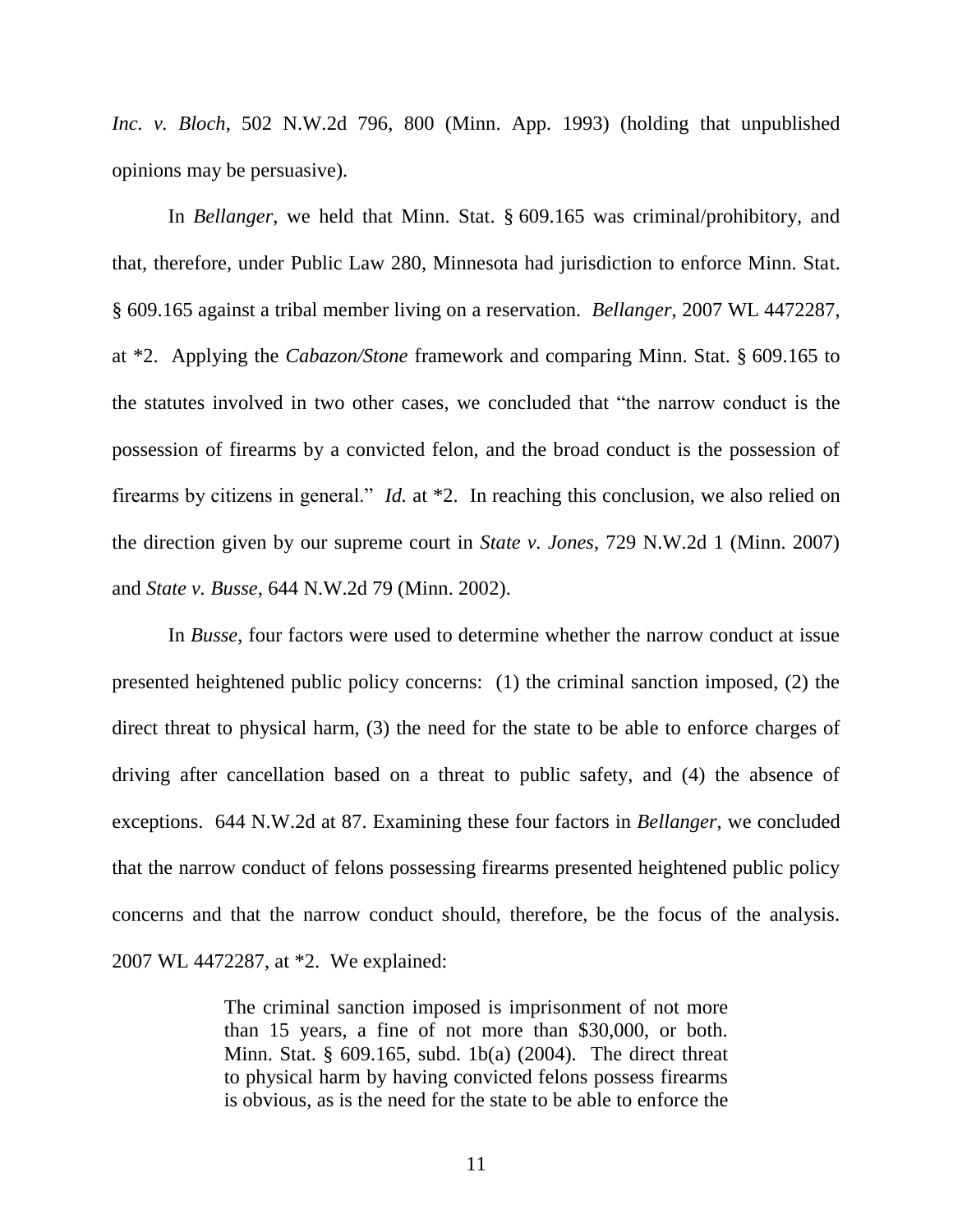prohibition on felons" possession of firearms. Finally, the only exception is for felons to whom the court has restored the right to possess firearms. Minn. Stat. § 609.165, subd. 1d (2004).

*Id.* 

Moreover, in *Jones*, the Minnesota Supreme Court examined the legislative history of the statute at issue there and noted that the public policy concerns had grown over time, as evidenced by the increased offense grade. 729 N.W.2d at 7. Likewise, the public policy concerns surrounding felons possessing firearms has increased over time, as evidenced by the fact that the legislature changed the ten-years-after-expiration-ofsentence prohibition on convicted felons possessing firearms to a lifetime prohibition. *Compare* Minn. Stat. § 624.713, subd. 1(b) (2002) *with* Minn. Stat. § 624.713, subd. 1(b) (Supp. 2003).

*Busse*, *Jones*, and the reasoning in *Bellanger* lead us to conclude that the proper focus of our analysis is on the narrow conduct because the possession of a firearm by a felon presents substantially different or heightened public policy concerns.

Having determined the proper focus, the next step in our analysis requires us to determine whether the conduct is generally permitted or generally prohibited. *Stone*, 572 N.W.2d at 730. The conduct at issue here is generally prohibited, because, as we reasoned in *Bellanger*, "the only exception is for felons to whom the court has restored the right to possess firearms." *Bellanger*, 2007 WL 4472287, at \*2 (citing Minn. Stat. § 609.165, subd. 1d). Therefore, we hold that Minn. Stat. § 609.165 is criminal/prohibitory.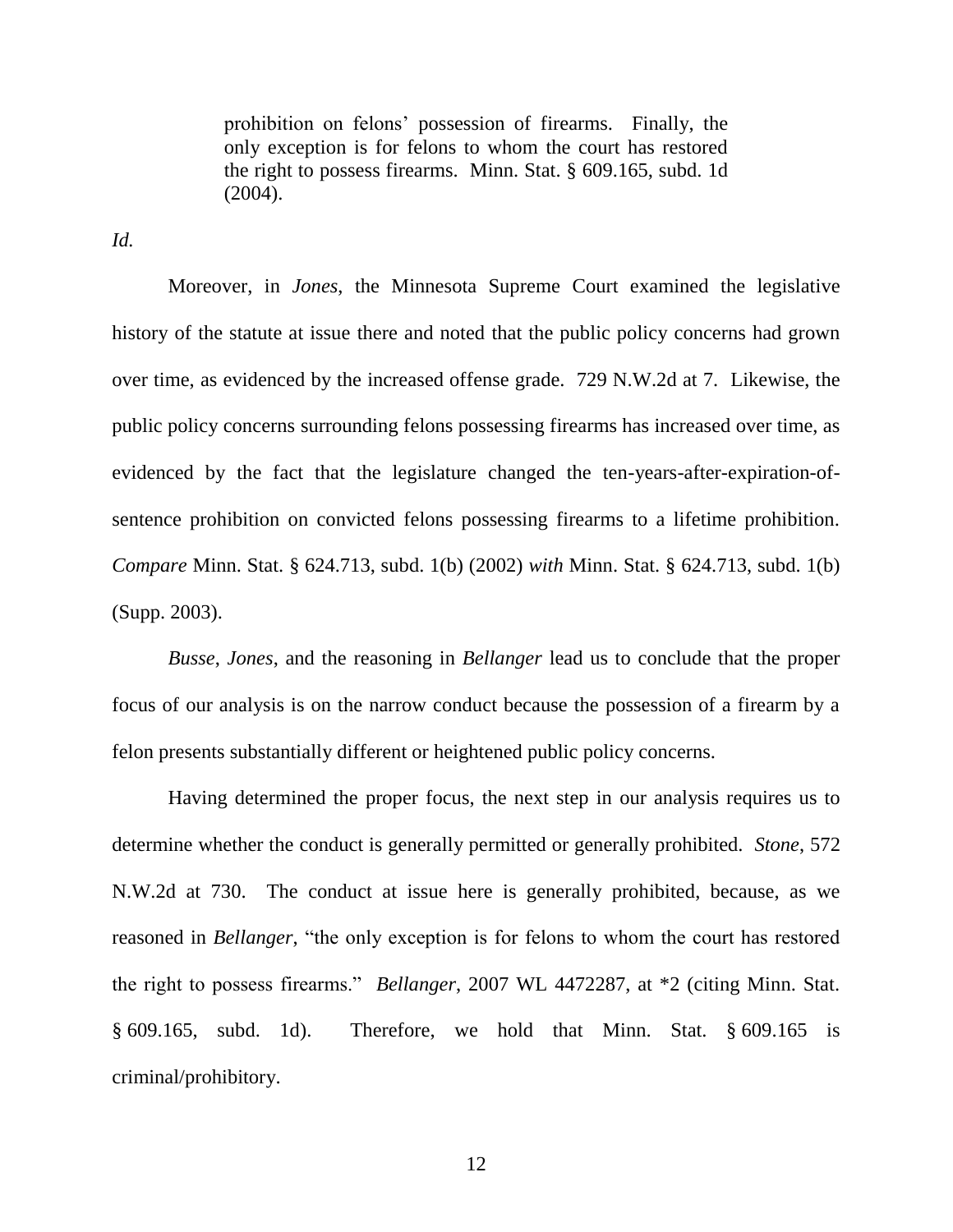Our holding that Minn. Stat. § 609.165 is criminal/prohibitory is also supported by application of *Cabazon's* shorthand public policy test. *Stone*, 572 N.W.2d at 730 (listing four nonexclusive factors of *Cabazon*"s shorthand public policy test). First, the conduct at issue "directly threatens physical harm to persons or property or invades the rights of others." *Id.* The statute prohibiting individuals convicted of crimes of violence from possessing firearms is ""designed to protect the public safety by keeping firearms out of the hands of convicted criminals who have committed crimes which, in the legislature"s judgment, are indications of future dangerousness."" *State v. Anderson*, 720 N.W.2d 854, 861 (Minn. App. 2006) (quoting *State v. Moon*, 463 N.W.2d 517, 520 (Minn. 1990)), *aff'd*, 733 N.W.2d 128 (Minn. 2007). And we reiterate our comments in *Bellanger*, in that "[t]he direct threat to physical harm by having convicted felons possess firearms is obvious, as is the need for the state to be able to enforce the prohibition on felons" possession of firearms." 2007 WL 4472287, at \*2. Second, as previously noted, the exception to the prohibition is limited. Third, appellant is blameworthy; he was convicted of a crime of violence, and he was therefore unable to lawfully possess a firearm. Moreover, appellant has not suggested that he was unaware of this prohibition or that he petitioned for judicial restoration of his ability to possess a firearm. The fourth factor in the shorthand public policy test is the nature and severity of the potential penalties for violation of the law. *Stone*, 572 N.W.2d at 730. A person convicted of a crime of violence and who possesses a firearm is guilty of a felony, which is punishable with "imprisonment for not more than 15 years or to payment of a fine of not more than \$30,000, or both." Minn. Stat. § 609.165, subd. 1b(a). These factors, viewed together,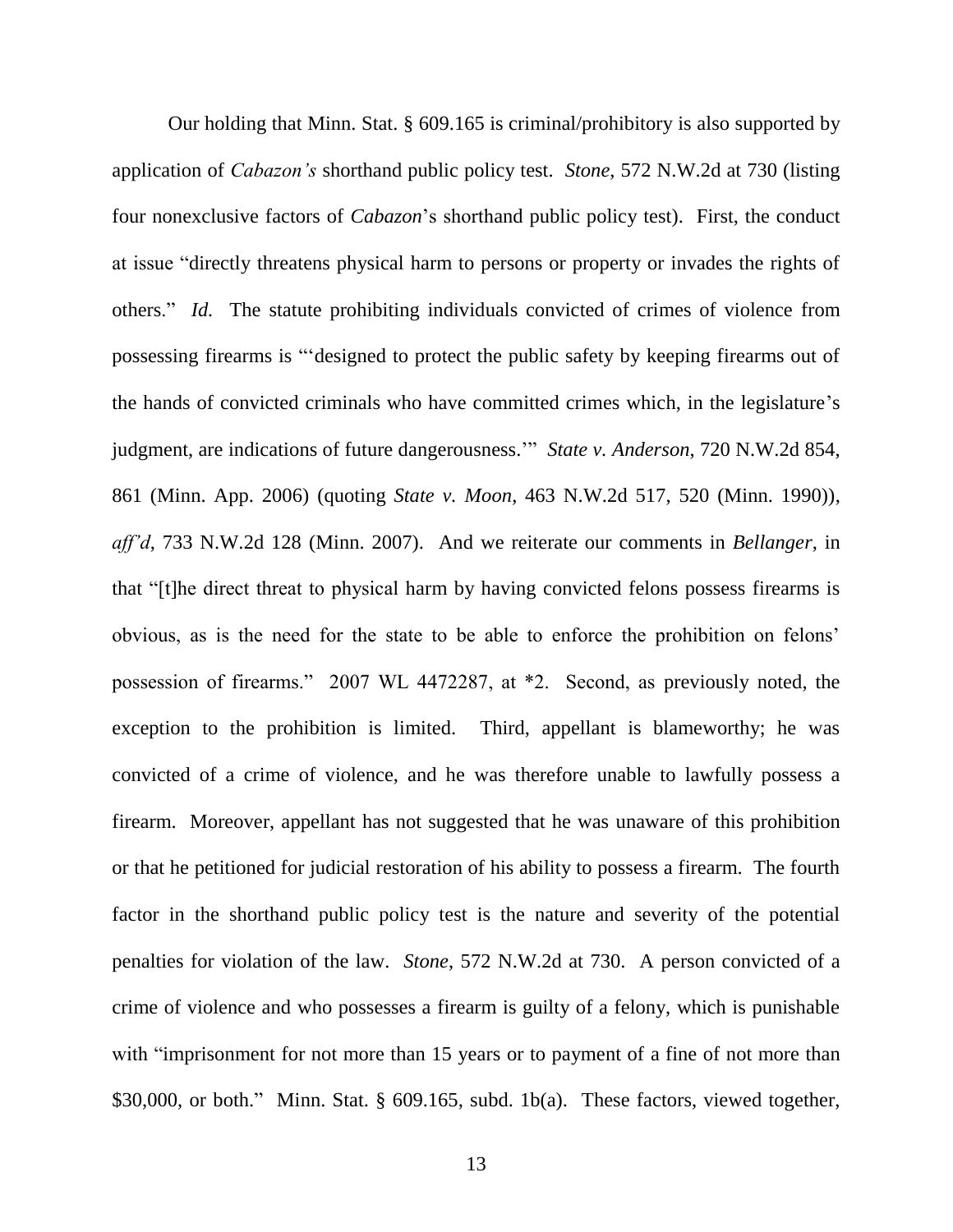demonstrate that possession of a firearm by a felon who was convicted of a crime of violence violates the state"s criminal public policy.

The Minnesota Supreme Court"s decision in *Folstrom* further supports our conclusion that Minn. Stat. § 609.165 is criminal/prohibitory. There, the court held that Minnesota had jurisdiction to enforce a statute that prohibited carrying a pistol without a permit against the appellant, a member of the White Earth Band of Chippewa Tribes, even though the offense occurred while the appellant was in Indian country. *Folstrom*, 331 N.W.2d at 234. *Folstrom* is still good law, as our supreme court explained in *Stone*:

> *State v. Folstrom*, 331 N.W.2d 231 (1983), decided before *Cabazon*, held that Minn. Stat. § 624.714 (1982), prohibiting carrying a pistol without a permit, was a criminal law for purposes of Public Law 280. This determination was based on the fact that the law was located in the criminal code and contained a criminal penalty. However, in dicta, this court also found that the law would be criminal under the prohibitory/regulatory (*Cabazon*) test. *Id.* at 233, fn. 1. Therefore, *Folstrom* remains good law.

572 N.W.2d at 730 n.4. *Folstrom* is instructive because the statute at issue in *Folstrom* was similar to the one at issue here, in that both prohibit possession of a firearm under certain circumstances.

Based on the application of the *Cabazon/Stone* analytical framework and the persuasive reasoning in *Bellanger*, we conclude that Minn. Stat. § 609.165 is criminal/prohibitory and accordingly, under Public Law 280, Minnesota has jurisdiction to enforce Minn. Stat. § 609.165 against appellant.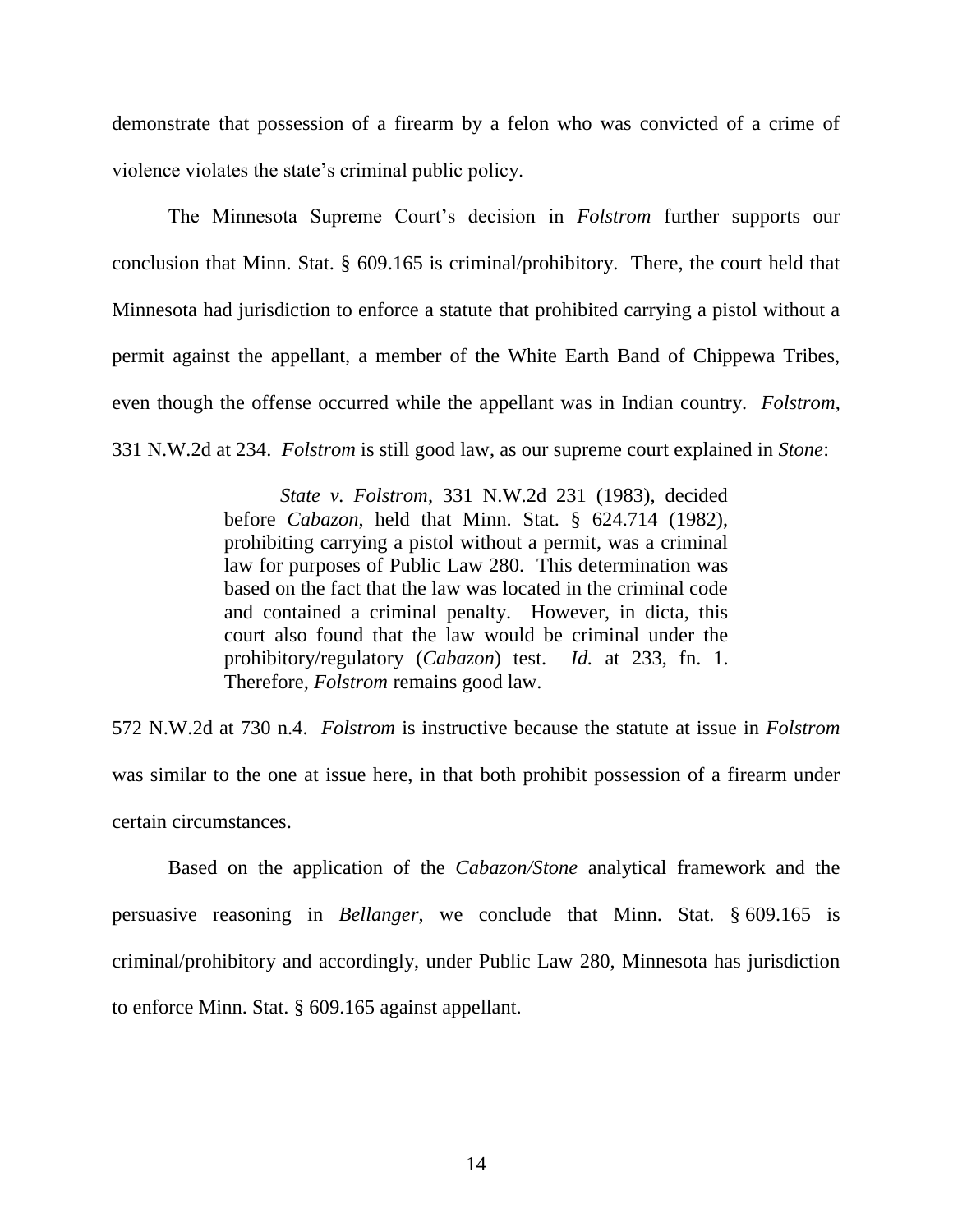Finally, appellant appears to suggest that our jurisdictional analysis must take into account *R.M.H.*, 617 N.W.2d 55, the so-called *Duro* fix, and the United States Supreme Court"s subsequent decision in *United States v. Lara*, 541 U.S. 193, 124 S. Ct. 1628 (2004).

In *R.M.H.*, the Minnesota Supreme Court addressed the issue of whether the state has jurisdiction to enforce its speeding and driver's license laws against a nonmember Indian.<sup>2</sup> 617 N.W.2d at 57. The court determined, first, that Congress had not expressly consented to Minnesota"s jurisdiction over R.M.H."s traffic offenses, explaining that the offenses were "civil/regulatory" and did not fit with the express grant of jurisdiction to Minnesota in Public Law 280. *Id.* at 60. Next, the court considered whether Minnesota could exercise jurisdiction absent an express grant by determining whether federal law preempted state jurisdiction. *Id.* The court explained that the "regulation of nonmember Indians warrants different consideration than does regulation of member Indians," *id.* at 63, and that concerns related to tribal sovereignty are strongest when a state threatens the "tribal self-government, self-sufficiency, and economic development," *id.* at 64–65. The court concluded that regulation of traffic offenses against nonmembers did not threaten the tribal interest in self-governance, economic development, or self-sufficiency. *Id.* at 65. Finally, the court noted that federal law does not regulate traffic offenses in a manner that precludes state jurisdiction. *Id.* Thus, the supreme court concluded that

 $\overline{a}$ 

<sup>&</sup>lt;sup>2</sup> The court in *R.M.H.* defined a "nonmember Indian" as "an Indian who is not an enrolled member of the governing tribe." *R.M.H.*, 617 N.W.2d at 61.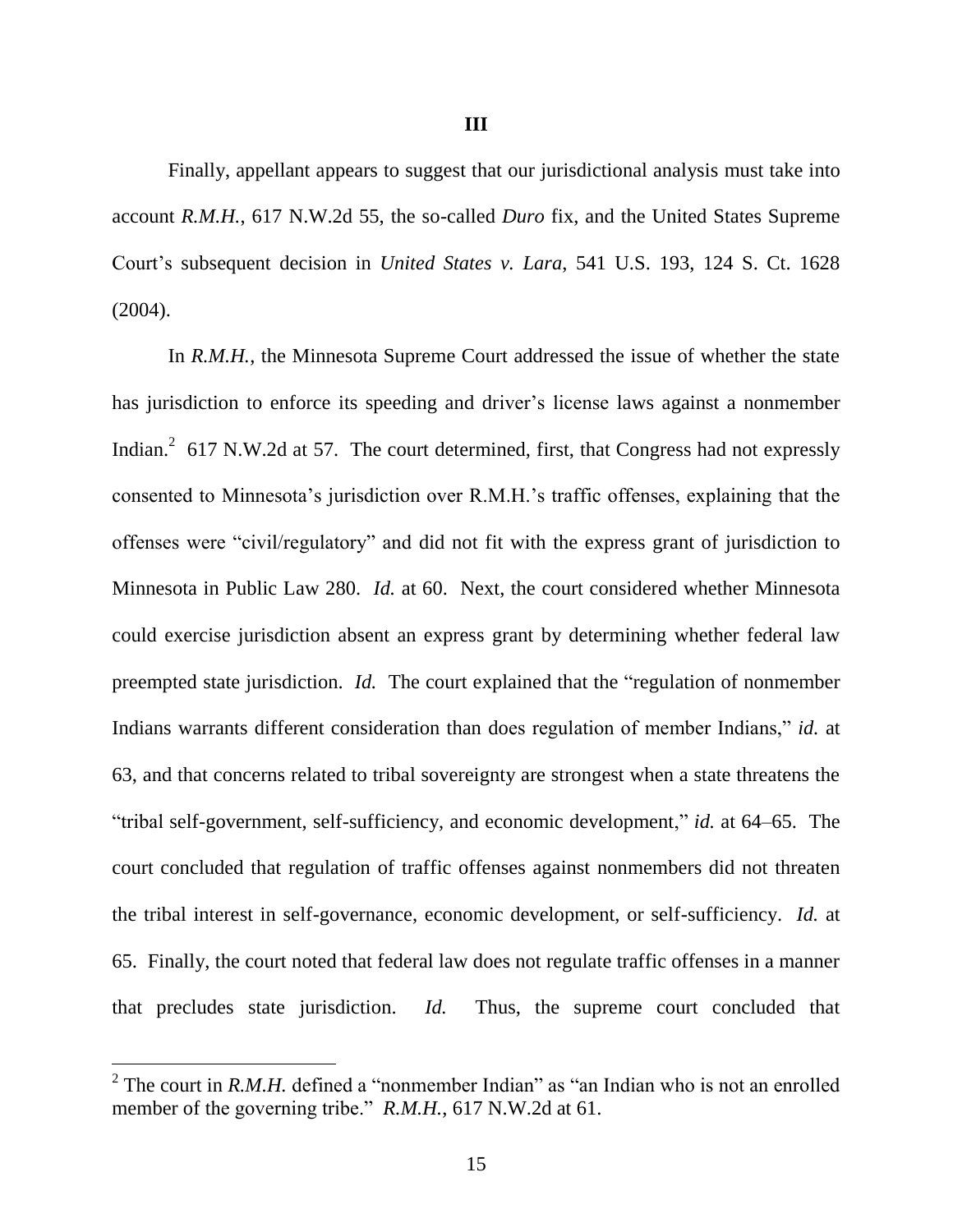"Minnesota"s interests, when compared with the federal interests, are more than sufficient to justify state jurisdiction over civil/regulatory traffic offenses committed on a state highway on an Indian reservation by an Indian who is not an enrolled member of the governing tribe." *Id.*

In *R.M.H.*, the Minnesota Supreme Court relied, in part, on the United States Supreme Court"s decision in *Duro v. Reina*, 495 U.S. 676, 110 S. Ct. 2053 (1990). *Id.* at 61–65. In *Duro*, the United States Supreme Court held that a tribe did not possess inherent or sovereign authority to prosecute a nonmember Indian. 495 U.S. at 691–92, 110 S. Ct. at 2063.

Soon after *Duro*, Congress enacted new legislation authorizing tribes to exercise criminal jurisdiction over all Indians, including nonmembers. *Lara*, 541 U.S. at 197–98 124 S. Ct. at 1632. Subsequently, the United States Supreme Court recognized that *Duro*, along with several other decisions, was no longer determinative in light of the newly enacted legislation which "relax[ed] restrictions on the bounds of the inherent tribal [prosecutorial] authority that the United States recognizes." *Id.* at 207, 124 S. Ct. at 1637.

Relying on *Lara*, appellant argues that *R.M.H.* is no longer good law. But appellant's argument is not clear or thoroughly developed. For example, appellant does not explain why his argument is relevant in light of our conclusion that Minn. Stat. § 609.165 is criminal/prohibitory. And to the extent that appellant"s claim is that the legislation passed in response to *Duro* divested the state of Minnesota of criminal jurisdiction over offenses committed by or against Indians in Indian country, we note that